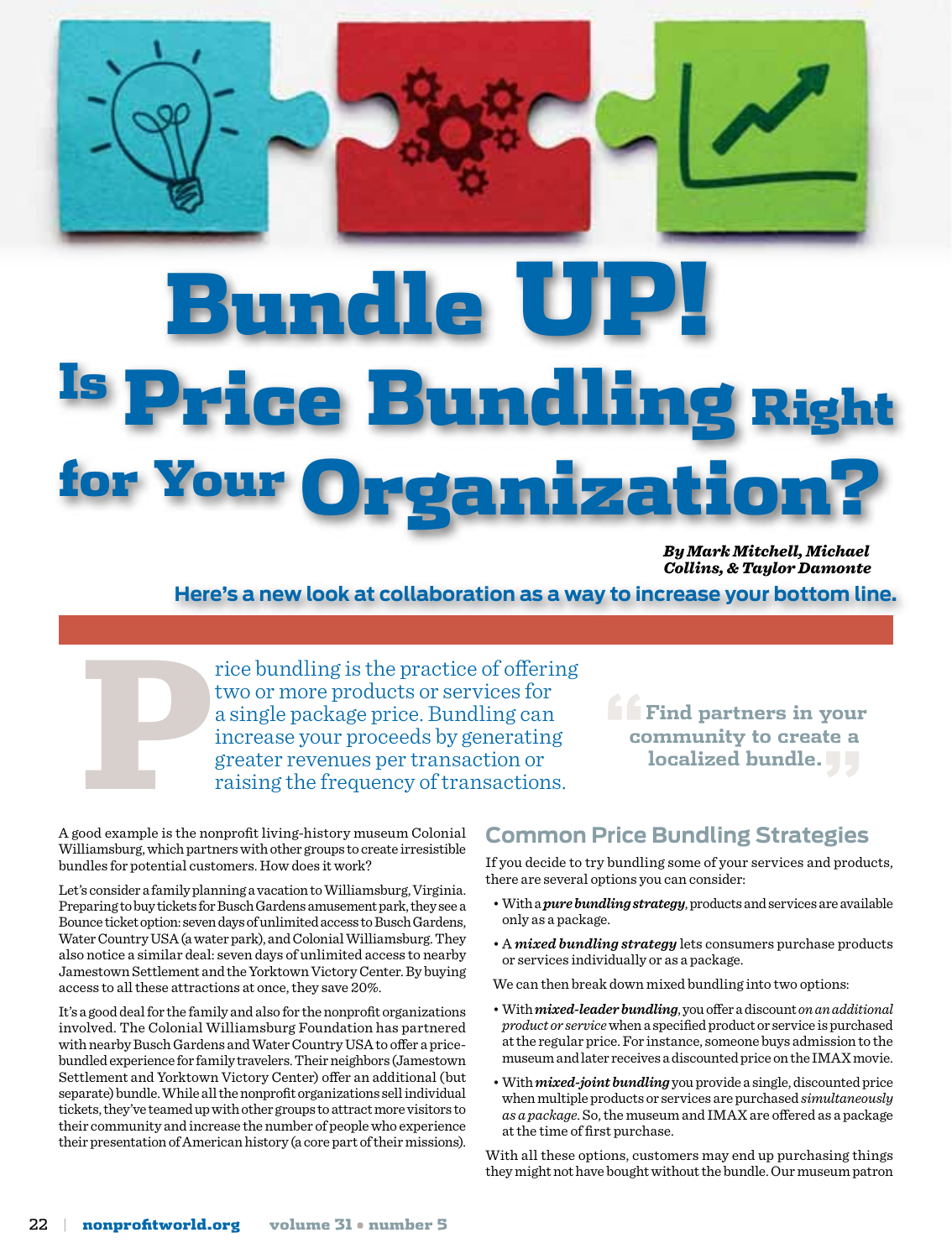may elect to buy the combination ticket (museum and IMAX movie ticket) because the bundled price is lower than the combined price if purchased separately. For some buyers, the museum is their real interest. But, IMAX makes a nice add-on at the reduced price. We can think of this action as the buyer transferring the "consumer surplus" to another item. The consumer surplus is the difference between what consumers were willing to spend to enter the museum and what they actually spend to do so. If consumers believe they got a great deal on the museum, they're more willing to then buy the bundle to include IMAX.

Our vacationing family may not have planned to visit the Colonial Williamsburg museum but decided to buy the bundle and use Colonial Williamsburg as a day away from the theme and water parks. And if the kids don't seem interested in history that day, Mom and Dad won't regret the price of the tickets, because they see it as a bonus received in addition to their planned trip.

Revenue may be negatively impacted if the number of visitors stays constant but the bundling partners realize lower revenue per person as a result of bundled sales. It's important to monitor these traded or "cannibalized" sales when following a price bundling strategy. Ideally, the bundling strategy will let you reach new groups of consumers and increase both per-transaction and total revenue.

# **Two Approaches to Price Bundling: Targeted or Broad Selections**

CityPass and Smart Destinations are two companies that provide discounted access to bundled attractions (see Table 1 on page 24 for a comparison of the two in the San Franciso area). CityPass provides five to 10 attractions for one low price. Smart Destinations offers a wide cross-section of attractions for a higher price, and consumers choose the attractions they want. Nonprofits, government entities, and for-profits are all included in these bundles, as Table 1 shows.

## **Moving Ahead with a Price Bundling Strategy**

If you'd like to use bundling to increase the number of people visiting your organization or purchasing your products and services, there are a number of ways to do so. You may be able to reach more people (and generate more revenue) by partnering with for-profit organizations such as Smart Destinations. Or you may elect to find willing partners in your community to create a localized bundle. For example, visitors to the Minneapolis area can buy the "Big Ticket" and gain access to the following attractions for three consecutive days:

- Nickelodeon Universe (indoor amusement park at the Mall of America)
- Sea Life Aquarium
- Water Park of America
- Science Museum of Minnesota (nonprofit organization)
- Minnesota Zoo (nonprofit organization)
- Great Clips IMAX Theatre

Again, notice the effective bundling of for-profit and nonprofit groups. By the way, the Bloomington Convention and Visitors Bureau (a nonprofit organization) serves as the bundler.

The timing may be right for you to move forward with bundling, perhaps with a variety of local nonprofits. Here are four steps to take:

**"Could you attract more people if your offering was part of a package?"**

# **COMPREHENSIVE SCHOLARSHIP & GRANT**

# MANAGEMENT SERVICES



applyISTS.com 855.670.ISTS

**FREE** Program Setup FREE Text Notifications FREE Live Chat Support FREE Consultation **CONTACT US TODAY TO LEARN MORE!** 

# What Can You Do about **Workplace Bullying?**



2013 paperback, 160 pages, ISBN 978-1-935871-29-3,\$32.95

Call 773+643-1902 Fax 773+643-1903 E-mail lyceum@lyceumbooks.com Web www.lyceumbooks.com/shop

This accessible, affordable book explores the specific nature and causes of bullying in the nonprofit and social service sectors. Bullying is dangerous; it is pervasive; and it is never okay. It is time to be part of the solution—stop workplace bullying and help create safe, healthy work environments for everyone.





For more information please visit our website www.lyceumbooks.com